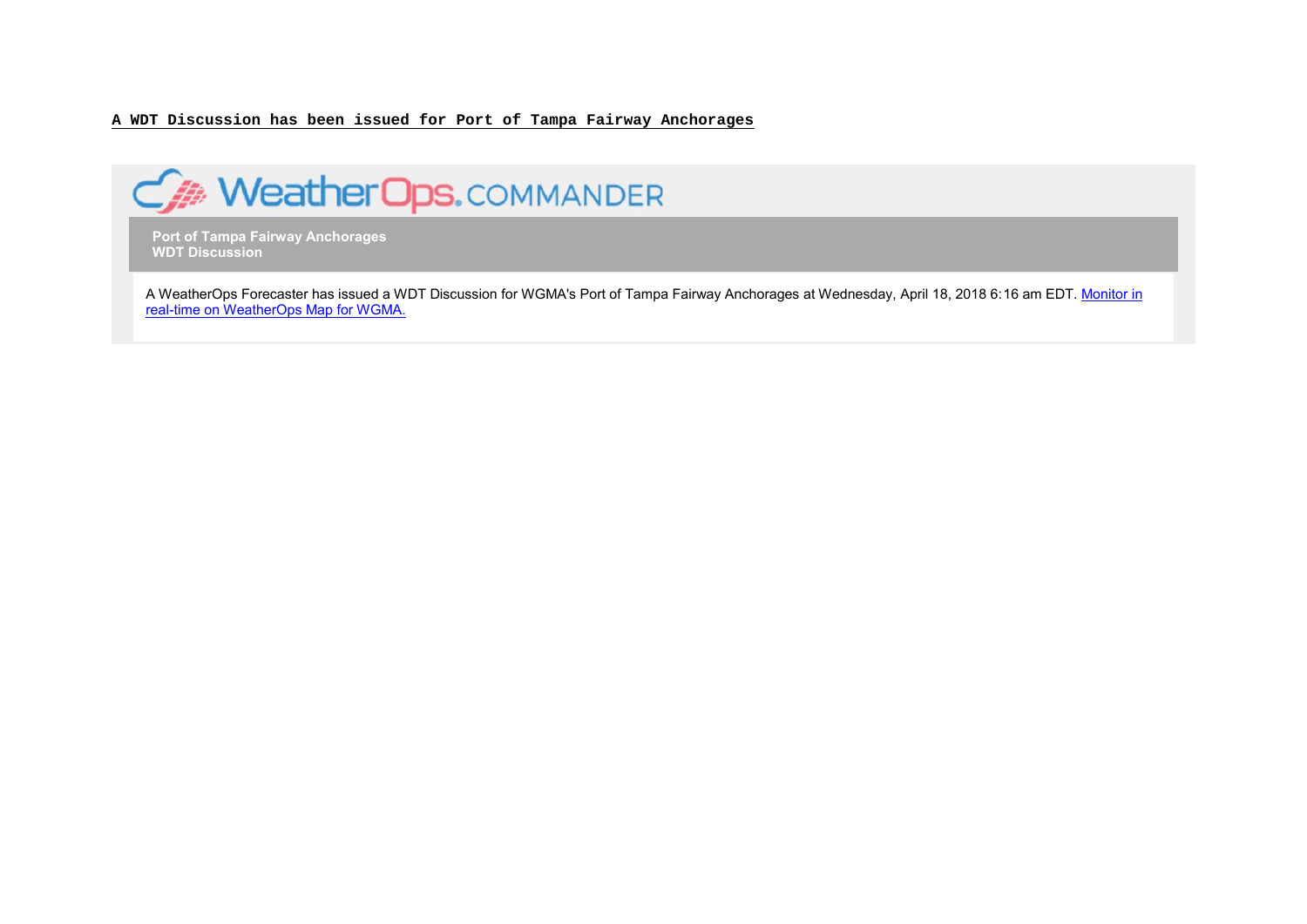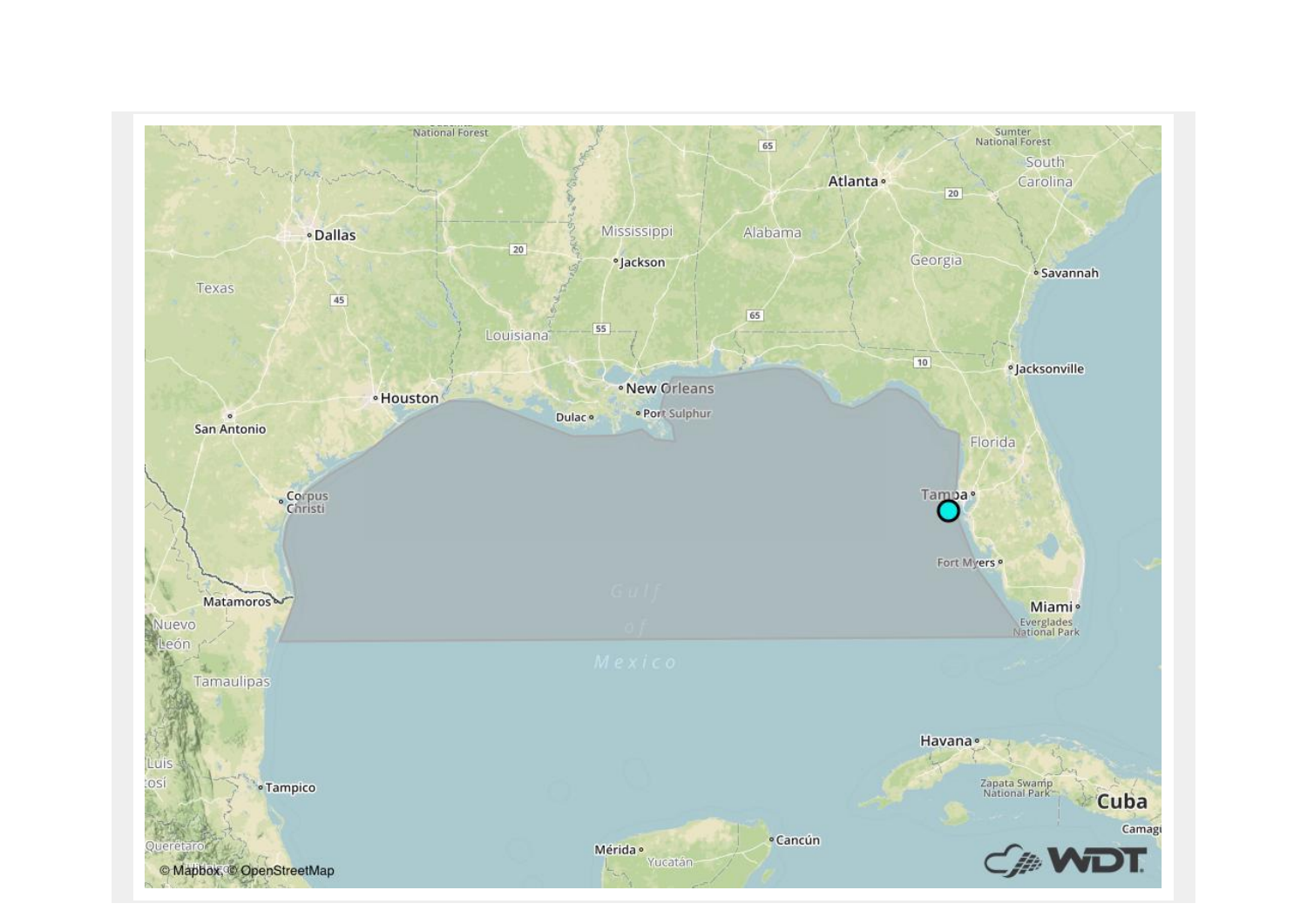forecaster@weatherops.com © Weather Decision Technologies, Inc.

Winds across the Gulf are forecast to be lessening today as the pressure gradient weakens across the region. High pressure will be sliding off to the east as low pressure across the Southern Plains moves towards the region. This low will cause a cold front to move into the basin overnight tonight into tomorrow morning, allowing winds to become northerly and begin to strengthen again. The extreme western Gulf near the coastline should see fresh to some strong winds, while the rest of the basin will experience moderate to fresh winds as this front pushes through. Winds will then remain around fresh, possibly stronger, through the end of the week and into the weekend. Wave heights should be mostly moderate over the course of the week and into the weekend. Another front is expected to pass across the basin into the end of the weekend, with a chance for showers and thunderstorms with this boundary.

ECMWF surface winds, sea-level pressure, and 6-hour precipitation valid 1200 UTC April 18: http://metgen-images.aws.wdtinc.com.s3.amazonaws.com/images/ehres/gom/2018041800/tp/2018041800\_f12\_gom\_tp.gif

ECMWF surface winds, sea-level pressure, and 6-hour precipitation valid 1200 UTC April 19: http://metgen-images.aws.wdtinc.com.s3.amazonaws.com/images/ehres/gom/2018041800/tp/2018041800\_f36\_gom\_tp.gif

ECMWF surface winds, sea-level pressure, and 6-hour precipitation valid 1200 UTC April 20: http://metgen-images.aws.wdtinc.com.s3.amazonaws.com/images/ehres/gom/2018041800/tp/2018041800\_f60\_gom\_tp.gif

# **A WDT Discussion has been issued for Port of Beaumont & Port Arthur Fairway Anchor**



**Port of Beaumont & Port Arthur Fairway Anchor WDT Discussion**

A WeatherOps Forecaster has issued a WDT Discussion for WGMA's Port of Beaumont & Port Arthur Fairway Anchor at Wednesday, April 18, 2018 5:16 am CDT. Monitor in real-time on WeatherOps Map for WGMA.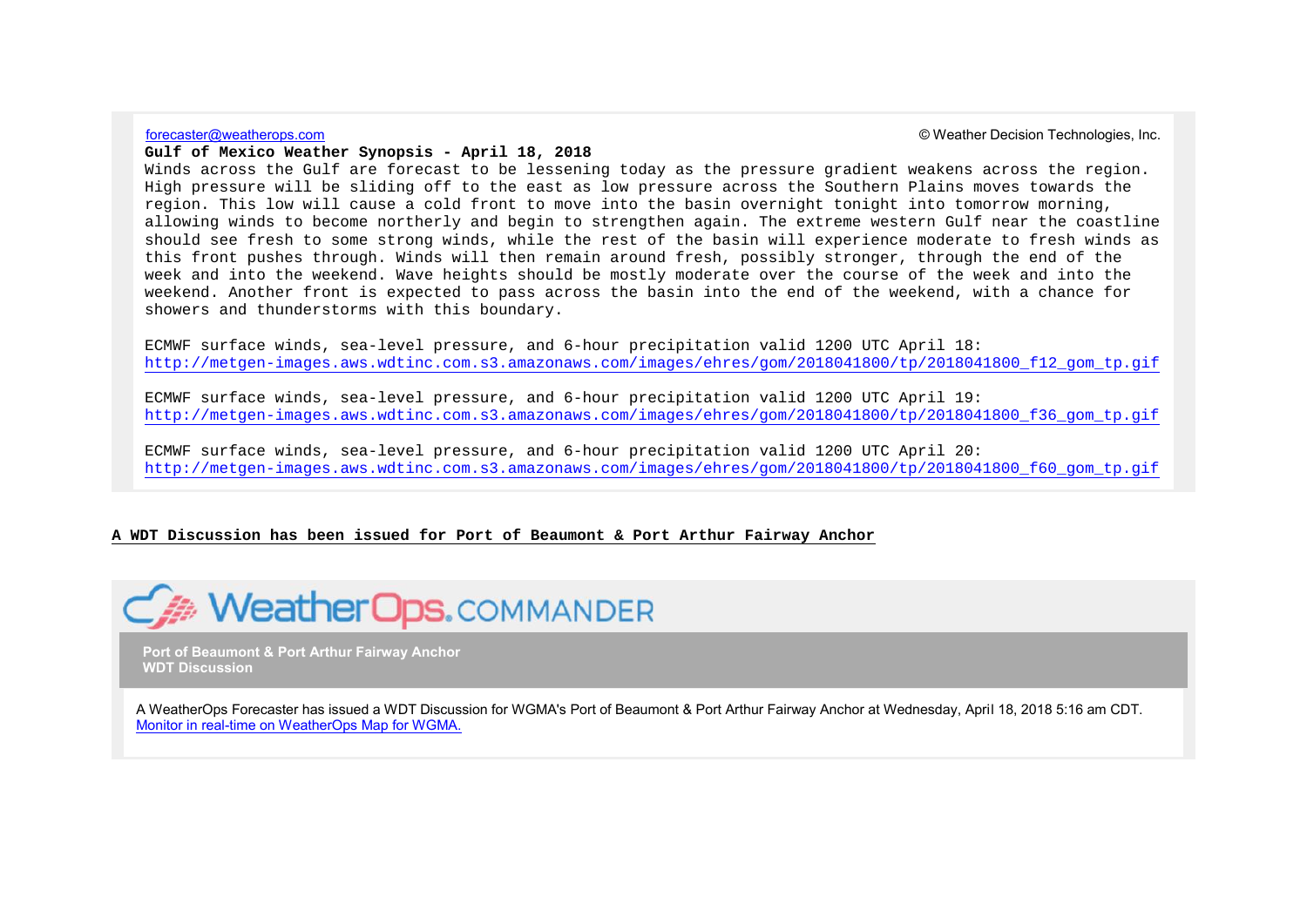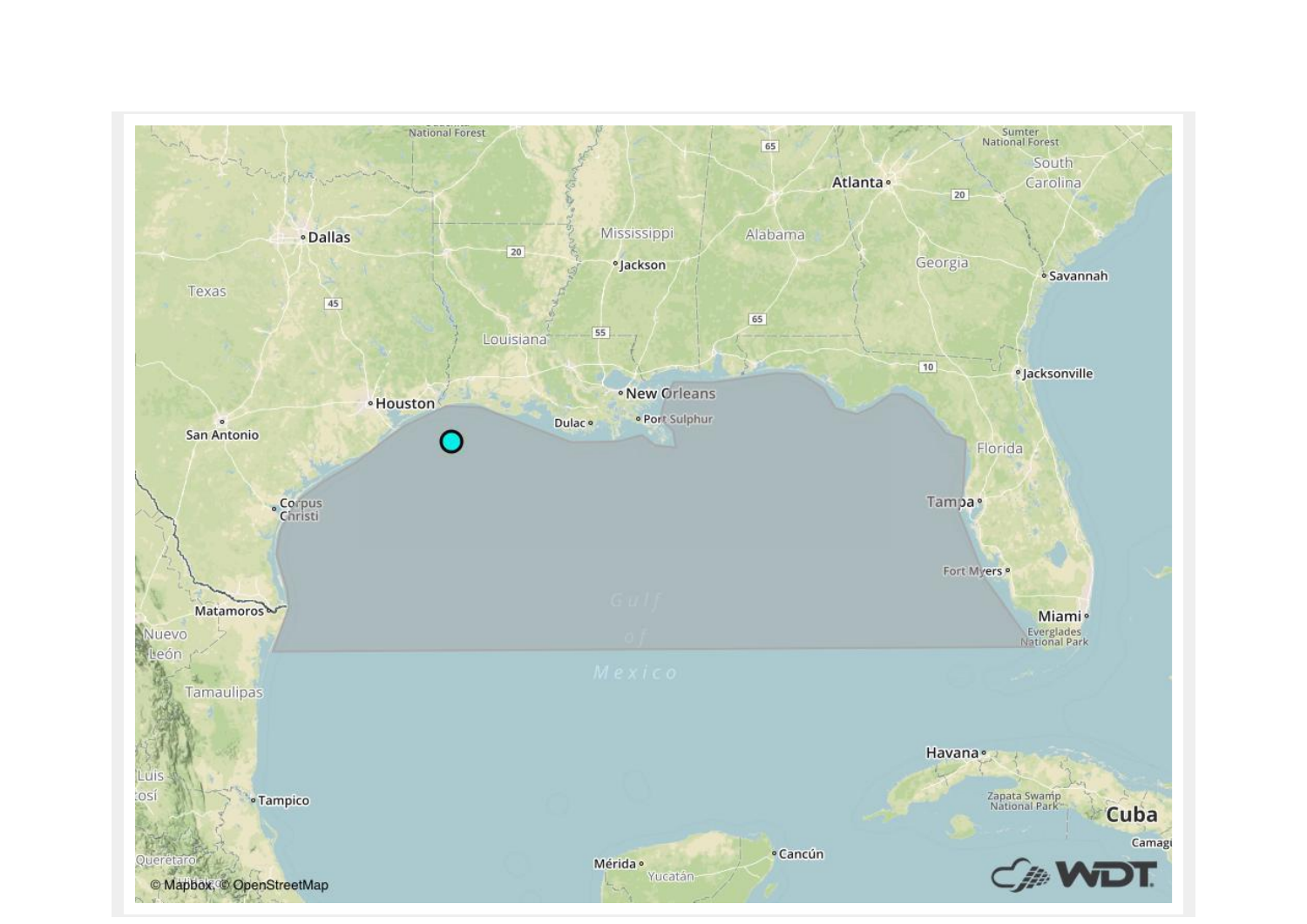### forecaster@weatherops.com © Weather Decision Technologies, Inc.

# **Gulf of Mexico Weather Synopsis - April 18, 2018**

Winds across the Gulf are forecast to be lessening today as the pressure gradient weakens across the region. High pressure will be sliding off to the east as low pressure across the Southern Plains moves towards the region. This low will cause a cold front to move into the basin overnight tonight into tomorrow morning, allowing winds to become northerly and begin to strengthen again. The extreme western Gulf near the coastline should see fresh to some strong winds, while the rest of the basin will experience moderate to fresh winds as this front pushes through. Winds will then remain around fresh, possibly stronger, through the end of the week and into the weekend. Wave heights should be mostly moderate over the course of the week and into the weekend. Another front is expected to pass across the basin into the end of the weekend, with a chance for showers and thunderstorms with this boundary.

ECMWF surface winds, sea-level pressure, and 6-hour precipitation valid 1200 UTC April 18: http://metgen-images.aws.wdtinc.com.s3.amazonaws.com/images/ehres/gom/2018041800/tp/2018041800\_f12\_gom\_tp.gif

ECMWF surface winds, sea-level pressure, and 6-hour precipitation valid 1200 UTC April 19: http://metgen-images.aws.wdtinc.com.s3.amazonaws.com/images/ehres/gom/2018041800/tp/2018041800\_f36\_gom\_tp.gif

ECMWF surface winds, sea-level pressure, and 6-hour precipitation valid 1200 UTC April 20: http://metgen-images.aws.wdtinc.com.s3.amazonaws.com/images/ehres/gom/2018041800/tp/2018041800\_f60\_gom\_tp.gif

# **A WDT Discussion has been issued for Offshore Galveston Lightering Area**



**Offshore Galveston Lightering Area WDT Discussion**

A WeatherOps Forecaster has issued a WDT Discussion for WGMA's Offshore Galveston Lightering Area at Wednesday, April 18, 2018 5:16 am CDT. Monitor in real-time on WeatherOps Map for WGMA.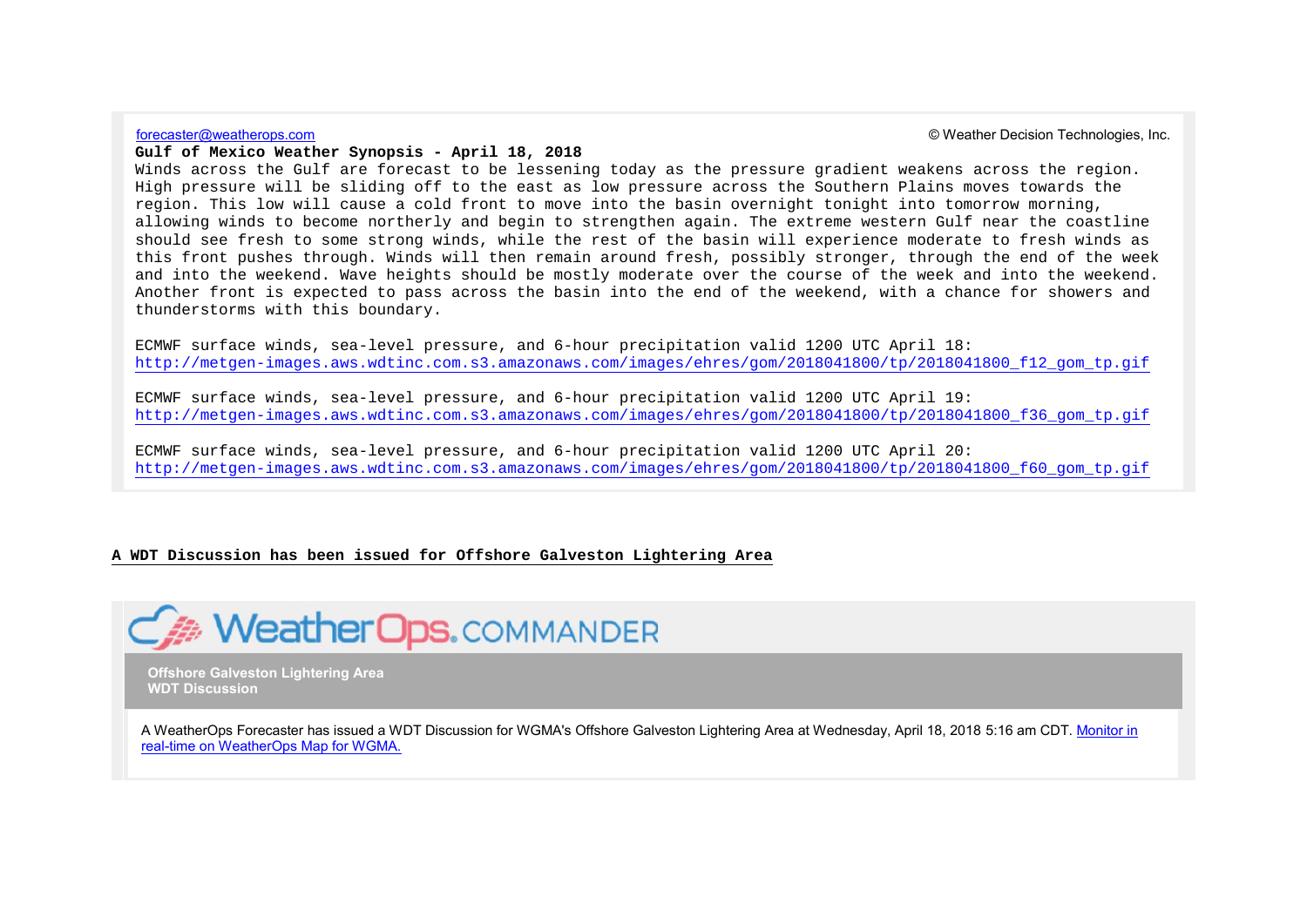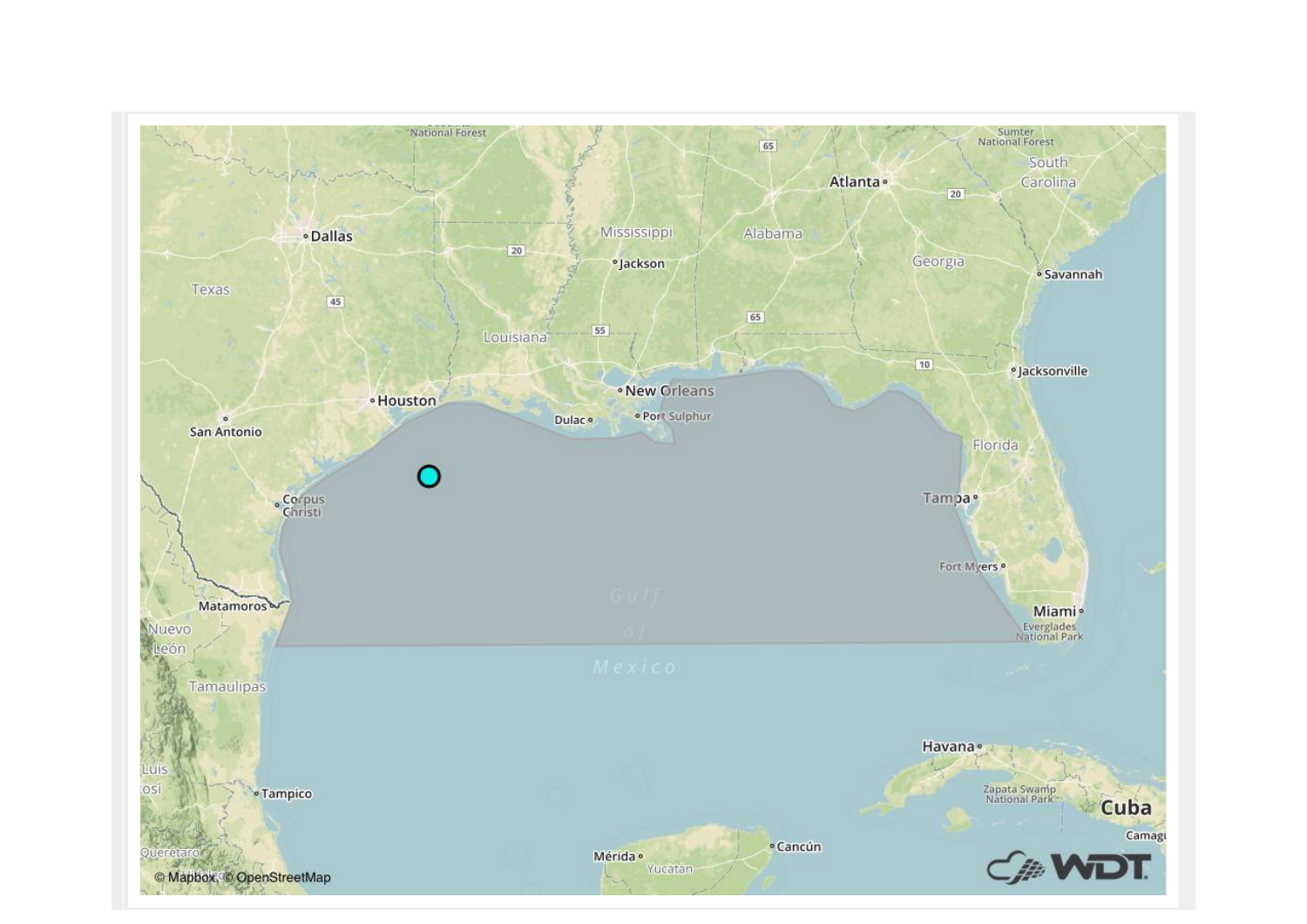### forecaster@weatherops.com © Weather Decision Technologies, Inc.

# **Gulf of Mexico Weather Synopsis - April 18, 2018**

Winds across the Gulf are forecast to be lessening today as the pressure gradient weakens across the region. High pressure will be sliding off to the east as low pressure across the Southern Plains moves towards the region. This low will cause a cold front to move into the basin overnight tonight into tomorrow morning, allowing winds to become northerly and begin to strengthen again. The extreme western Gulf near the coastline should see fresh to some strong winds, while the rest of the basin will experience moderate to fresh winds as this front pushes through. Winds will then remain around fresh, possibly stronger, through the end of the week and into the weekend. Wave heights should be mostly moderate over the course of the week and into the weekend. Another front is expected to pass across the basin into the end of the weekend, with a chance for showers and thunderstorms with this boundary.

ECMWF surface winds, sea-level pressure, and 6-hour precipitation valid 1200 UTC April 18: http://metgen-images.aws.wdtinc.com.s3.amazonaws.com/images/ehres/gom/2018041800/tp/2018041800\_f12\_gom\_tp.gif

ECMWF surface winds, sea-level pressure, and 6-hour precipitation valid 1200 UTC April 19: http://metgen-images.aws.wdtinc.com.s3.amazonaws.com/images/ehres/gom/2018041800/tp/2018041800\_f36\_gom\_tp.gif

ECMWF surface winds, sea-level pressure, and 6-hour precipitation valid 1200 UTC April 20: http://metgen-images.aws.wdtinc.com.s3.amazonaws.com/images/ehres/gom/2018041800/tp/2018041800\_f60\_gom\_tp.gif

# **A WDT Discussion has been issued for Port of Freeport Fairway Anchorage**



**Port of Freeport Fairway Anchorage WDT Discussion**

A WeatherOps Forecaster has issued a WDT Discussion for WGMA's Port of Freeport Fairway Anchorage at Wednesday, April 18, 2018 5:16 am CDT. Monitor in realtime on WeatherOps Map for WGMA.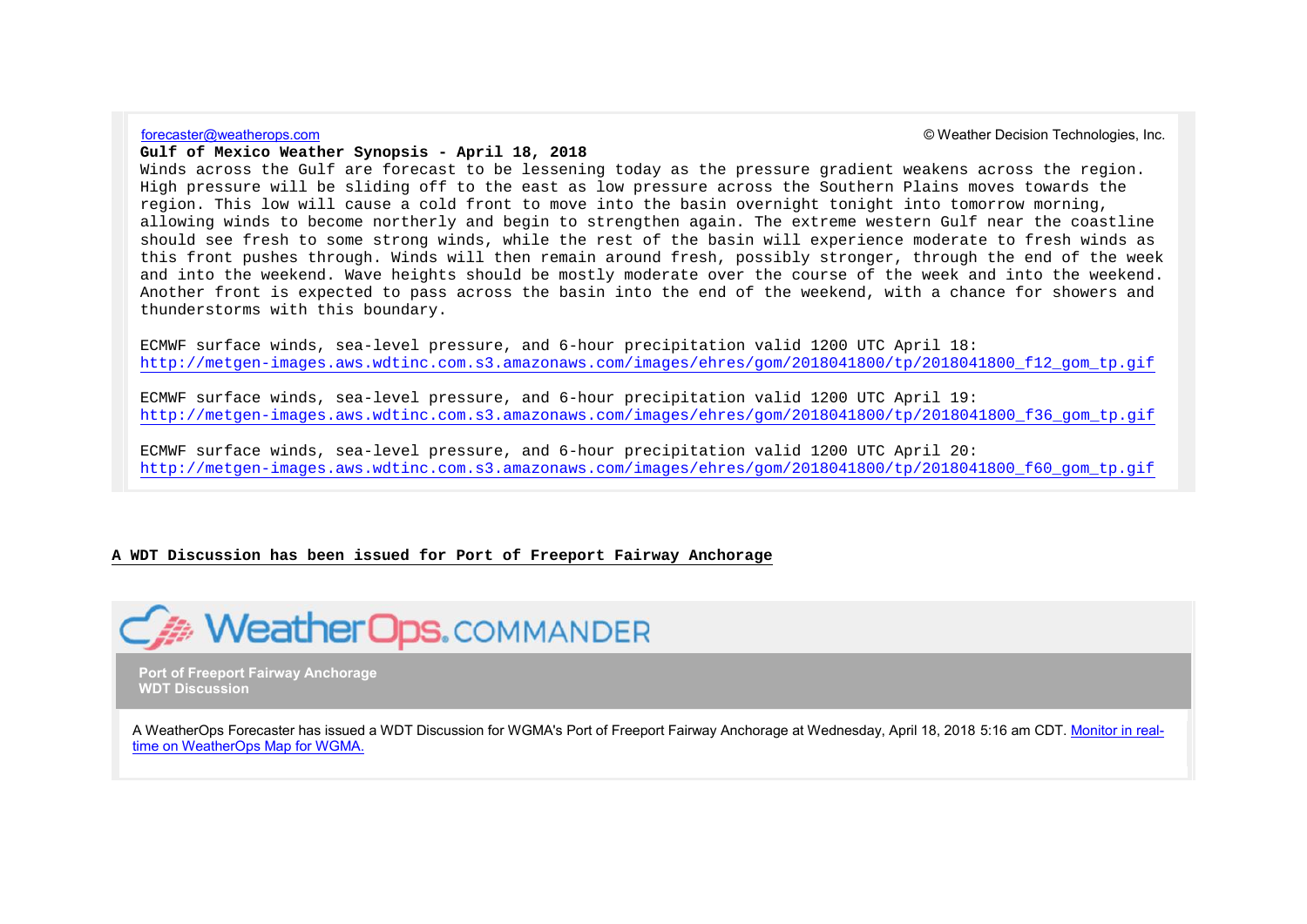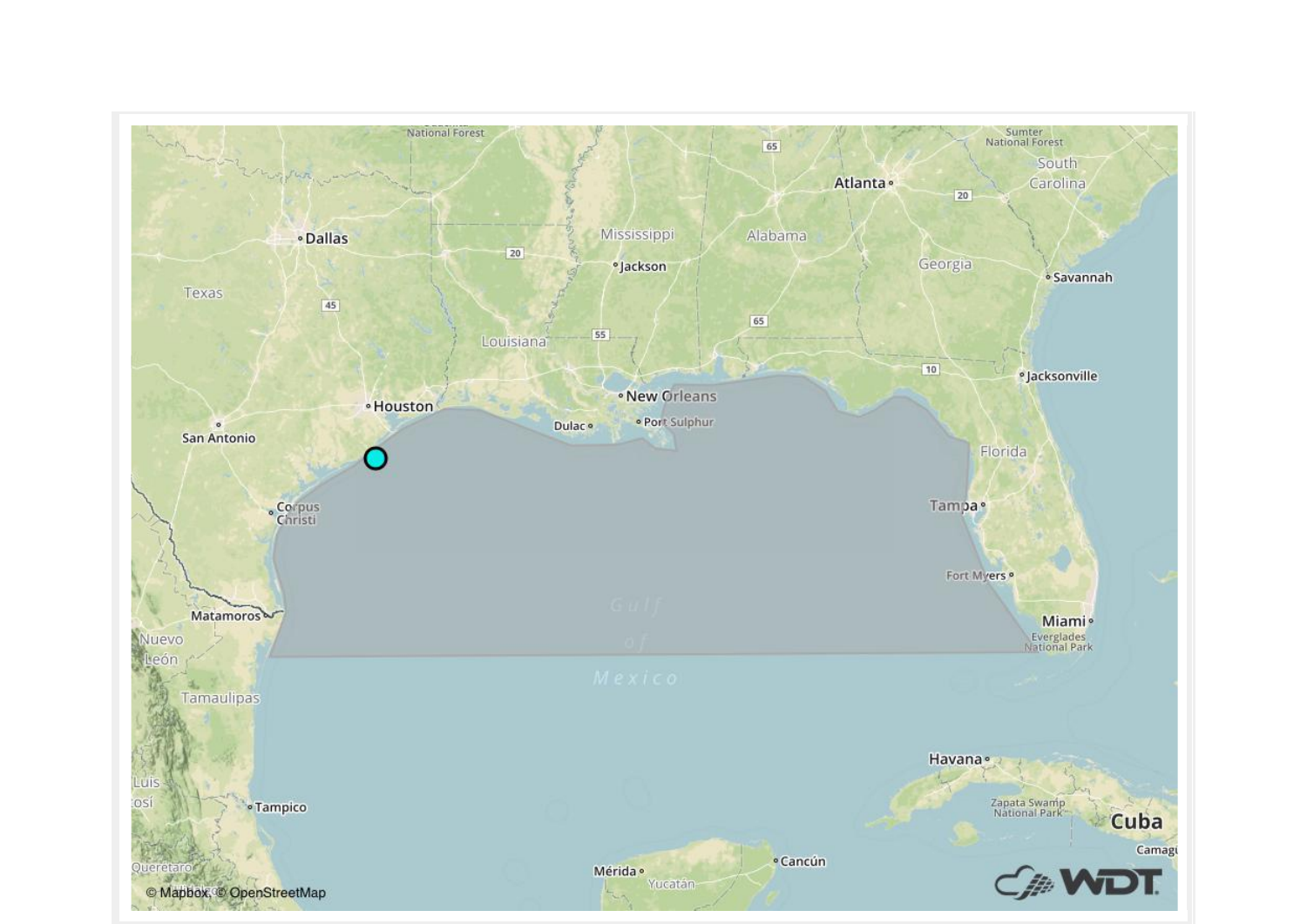forecaster@weatherops.com © Weather Decision Technologies, Inc.

Winds across the Gulf are forecast to be lessening today as the pressure gradient weakens across the region. High pressure will be sliding off to the east as low pressure across the Southern Plains moves towards the region. This low will cause a cold front to move into the basin overnight tonight into tomorrow morning, allowing winds to become northerly and begin to strengthen again. The extreme western Gulf near the coastline should see fresh to some strong winds, while the rest of the basin will experience moderate to fresh winds as this front pushes through. Winds will then remain around fresh, possibly stronger, through the end of the week and into the weekend. Wave heights should be mostly moderate over the course of the week and into the weekend. Another front is expected to pass across the basin into the end of the weekend, with a chance for showers and thunderstorms with this boundary.

ECMWF surface winds, sea-level pressure, and 6-hour precipitation valid 1200 UTC April 18: http://metgen-images.aws.wdtinc.com.s3.amazonaws.com/images/ehres/gom/2018041800/tp/2018041800\_f12\_gom\_tp.gif

ECMWF surface winds, sea-level pressure, and 6-hour precipitation valid 1200 UTC April 19: http://metgen-images.aws.wdtinc.com.s3.amazonaws.com/images/ehres/gom/2018041800/tp/2018041800\_f36\_gom\_tp.gif

ECMWF surface winds, sea-level pressure, and 6-hour precipitation valid 1200 UTC April 20: http://metgen-images.aws.wdtinc.com.s3.amazonaws.com/images/ehres/gom/2018041800/tp/2018041800\_f60\_gom\_tp.gif

# **A WDT Discussion has been issued for Port of Lake Charles Fairway Anchorage**



**Port of Lake Charles Fairway Anchorage WDT Discussion**

A WeatherOps Forecaster has issued a WDT Discussion for WGMA's Port of Lake Charles Fairway Anchorage at Wednesday, April 18, 2018 5:16 am CDT. Monitor in real-time on WeatherOps Map for WGMA.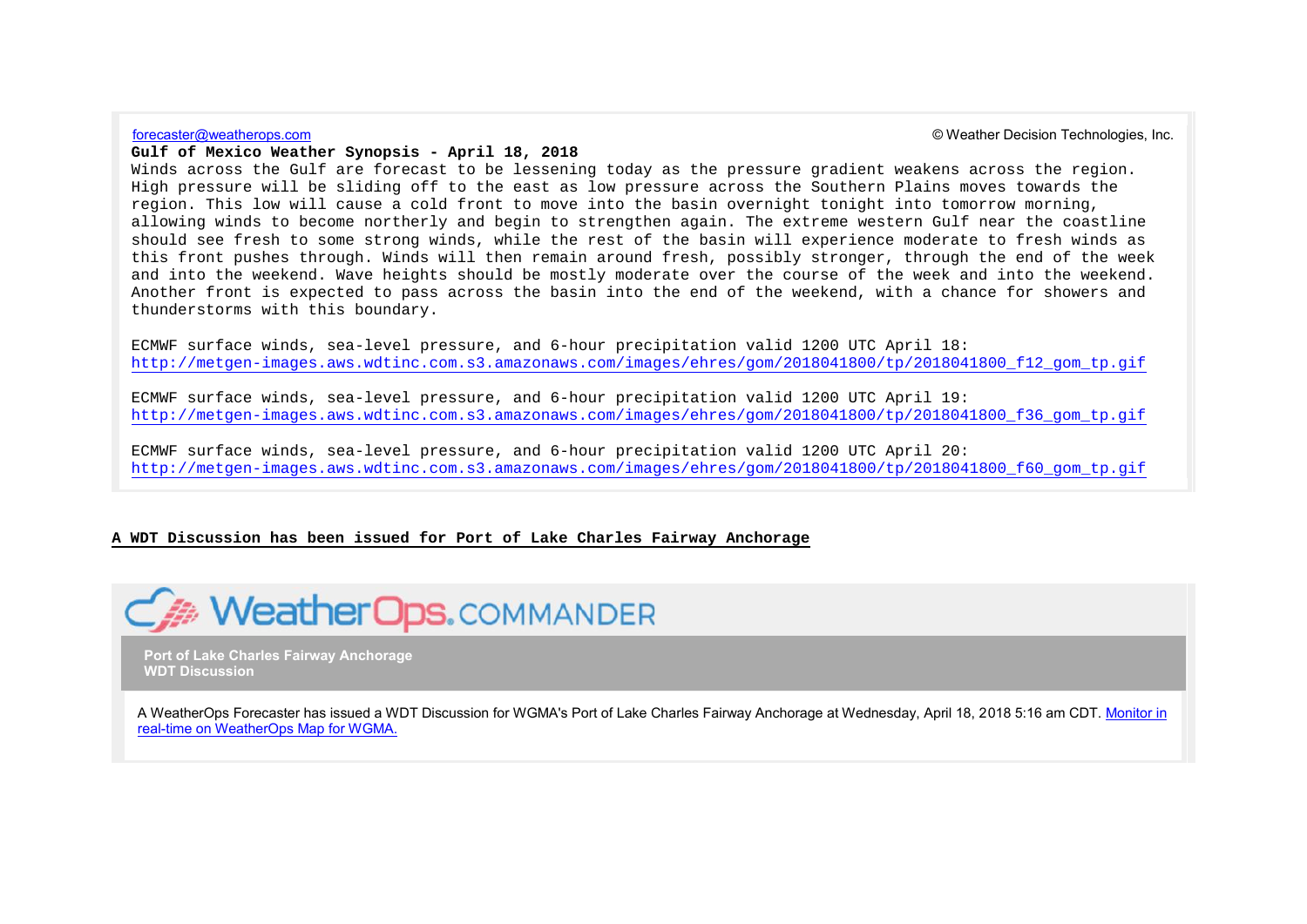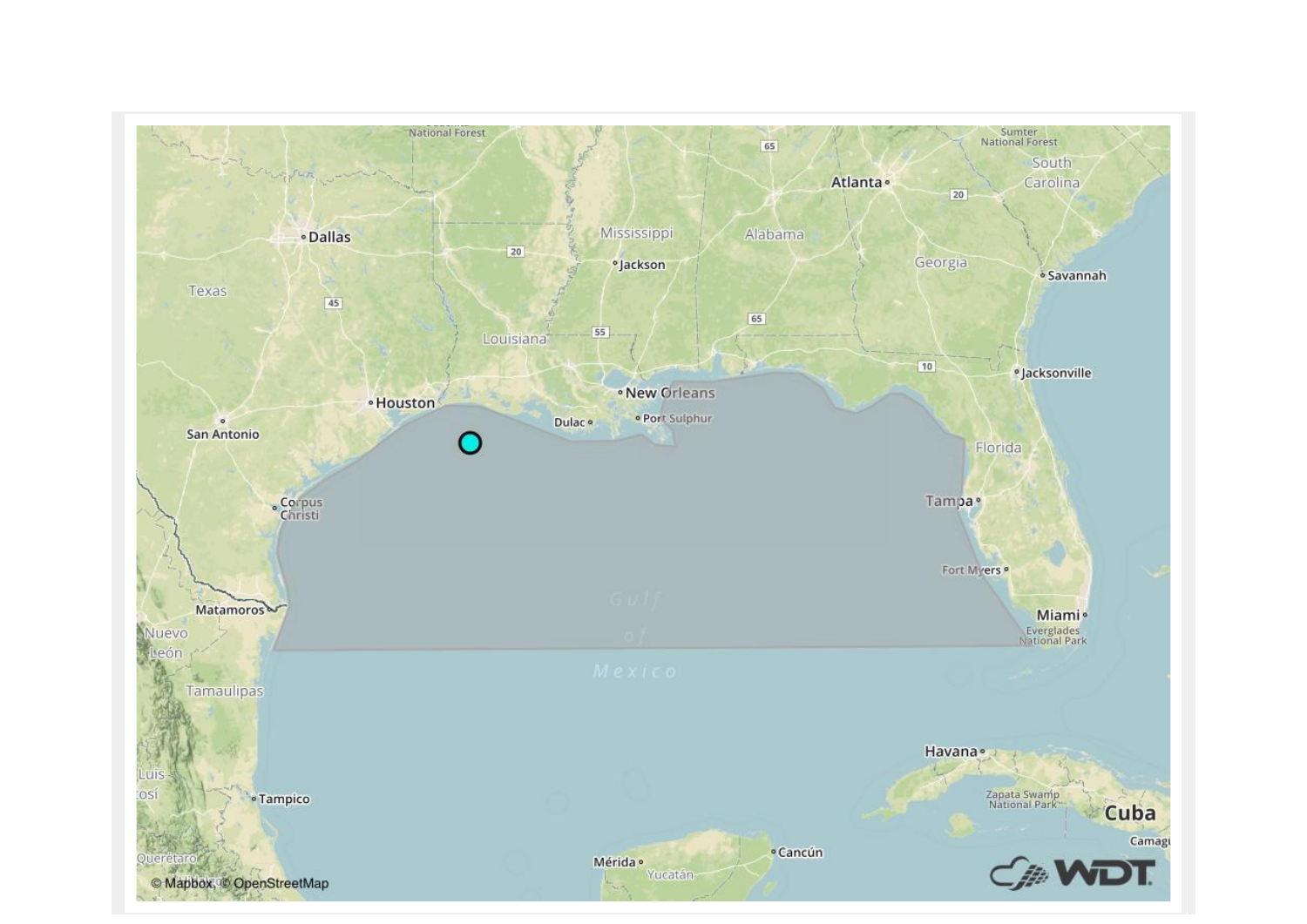forecaster@weatherops.com © Weather Decision Technologies, Inc.

Winds across the Gulf are forecast to be lessening today as the pressure gradient weakens across the region. High pressure will be sliding off to the east as low pressure across the Southern Plains moves towards the region. This low will cause a cold front to move into the basin overnight tonight into tomorrow morning, allowing winds to become northerly and begin to strengthen again. The extreme western Gulf near the coastline should see fresh to some strong winds, while the rest of the basin will experience moderate to fresh winds as this front pushes through. Winds will then remain around fresh, possibly stronger, through the end of the week and into the weekend. Wave heights should be mostly moderate over the course of the week and into the weekend. Another front is expected to pass across the basin into the end of the weekend, with a chance for showers and thunderstorms with this boundary.

ECMWF surface winds, sea-level pressure, and 6-hour precipitation valid 1200 UTC April 18: http://metgen-images.aws.wdtinc.com.s3.amazonaws.com/images/ehres/gom/2018041800/tp/2018041800\_f12\_gom\_tp.gif

ECMWF surface winds, sea-level pressure, and 6-hour precipitation valid 1200 UTC April 19: http://metgen-images.aws.wdtinc.com.s3.amazonaws.com/images/ehres/gom/2018041800/tp/2018041800\_f36\_gom\_tp.gif

ECMWF surface winds, sea-level pressure, and 6-hour precipitation valid 1200 UTC April 20: http://metgen-images.aws.wdtinc.com.s3.amazonaws.com/images/ehres/gom/2018041800/tp/2018041800\_f60\_gom\_tp.gif

# **A WDT Discussion has been issued for Galveston Anchorage**



**Galveston Anchorage WDT Discussion**

A WeatherOps Forecaster has issued a WDT Discussion for WGMA's Galveston Anchorage at Wednesday, April 18, 2018 5:16 am CDT. Monitor in real-time on WeatherOps Map for WGMA.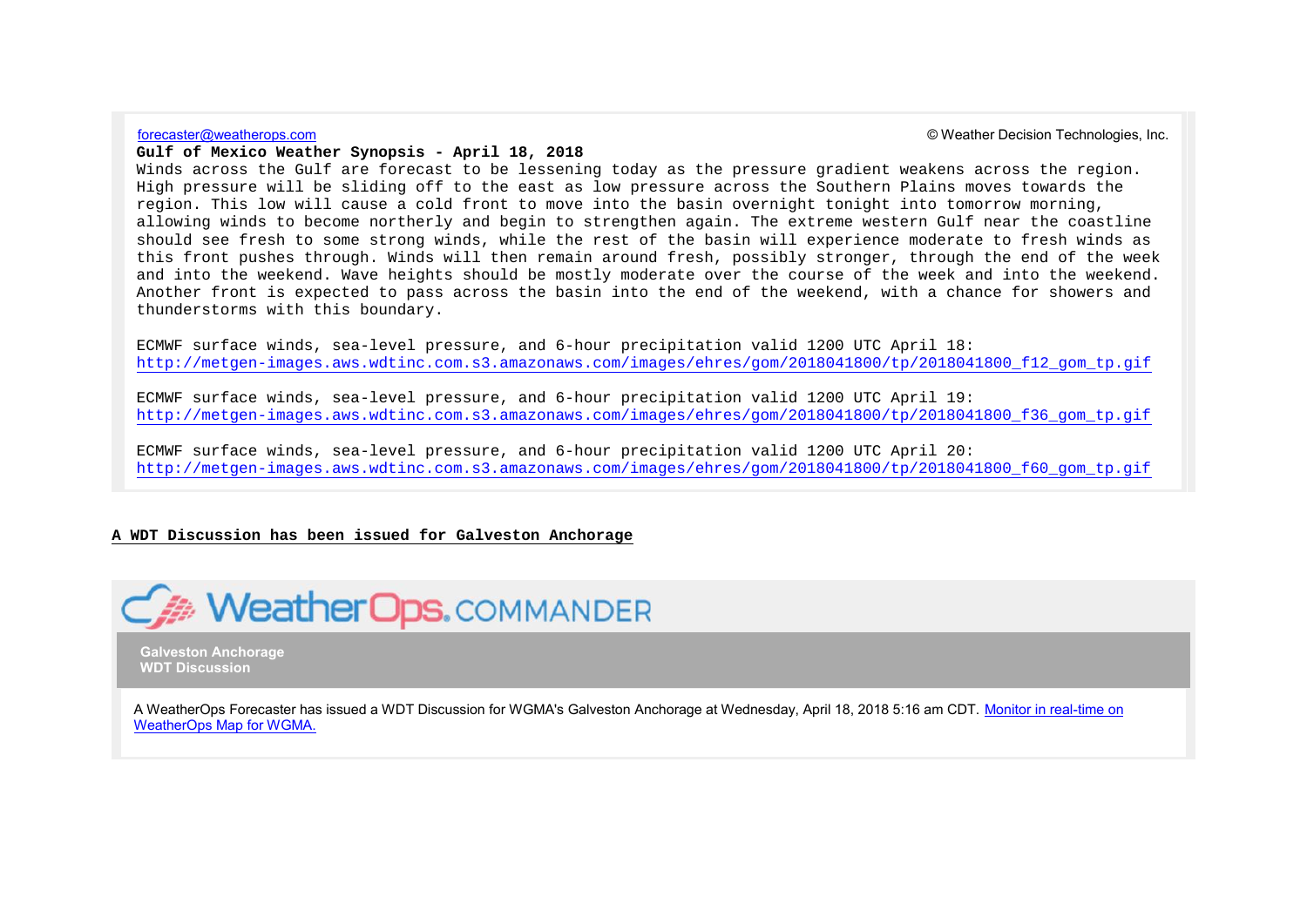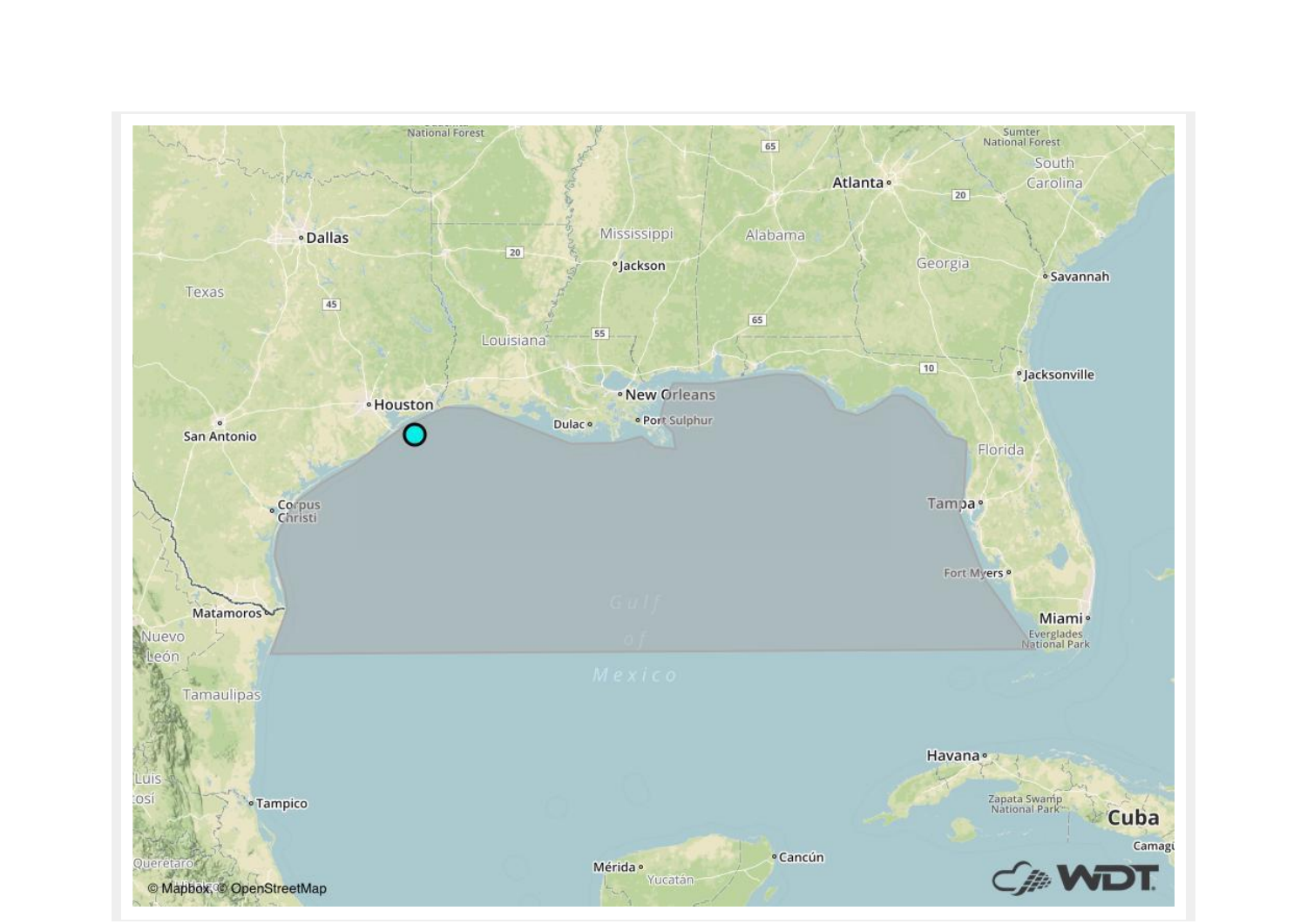forecaster@weatherops.com © Weather Decision Technologies, Inc.

Winds across the Gulf are forecast to be lessening today as the pressure gradient weakens across the region. High pressure will be sliding off to the east as low pressure across the Southern Plains moves towards the region. This low will cause a cold front to move into the basin overnight tonight into tomorrow morning, allowing winds to become northerly and begin to strengthen again. The extreme western Gulf near the coastline should see fresh to some strong winds, while the rest of the basin will experience moderate to fresh winds as this front pushes through. Winds will then remain around fresh, possibly stronger, through the end of the week and into the weekend. Wave heights should be mostly moderate over the course of the week and into the weekend. Another front is expected to pass across the basin into the end of the weekend, with a chance for showers and thunderstorms with this boundary.

ECMWF surface winds, sea-level pressure, and 6-hour precipitation valid 1200 UTC April 18: http://metgen-images.aws.wdtinc.com.s3.amazonaws.com/images/ehres/gom/2018041800/tp/2018041800\_f12\_gom\_tp.gif

ECMWF surface winds, sea-level pressure, and 6-hour precipitation valid 1200 UTC April 19: http://metgen-images.aws.wdtinc.com.s3.amazonaws.com/images/ehres/gom/2018041800/tp/2018041800\_f36\_gom\_tp.gif

ECMWF surface winds, sea-level pressure, and 6-hour precipitation valid 1200 UTC April 20: http://metgen-images.aws.wdtinc.com.s3.amazonaws.com/images/ehres/gom/2018041800/tp/2018041800\_f60\_gom\_tp.gif

# **A WDT Discussion has been issued for Port of Point Comfort Fairway Anchorage**



**Port of Point Comfort Fairway Anchorage WDT Discussion**

A WeatherOps Forecaster has issued a WDT Discussion for WGMA's Port of Point Comfort Fairway Anchorage at Wednesday, April 18, 2018 5:16 am CDT. Monitor in real-time on WeatherOps Map for WGMA.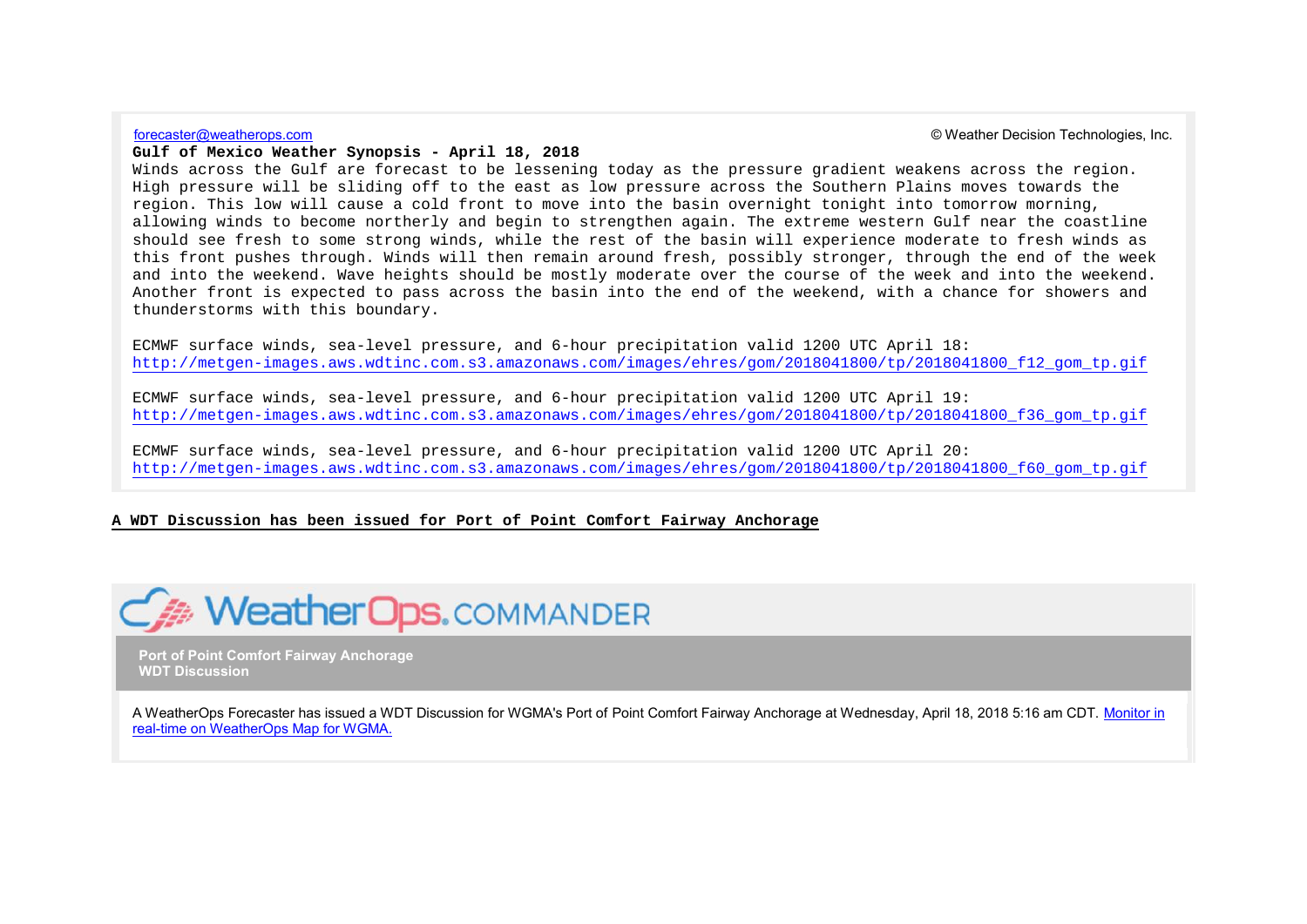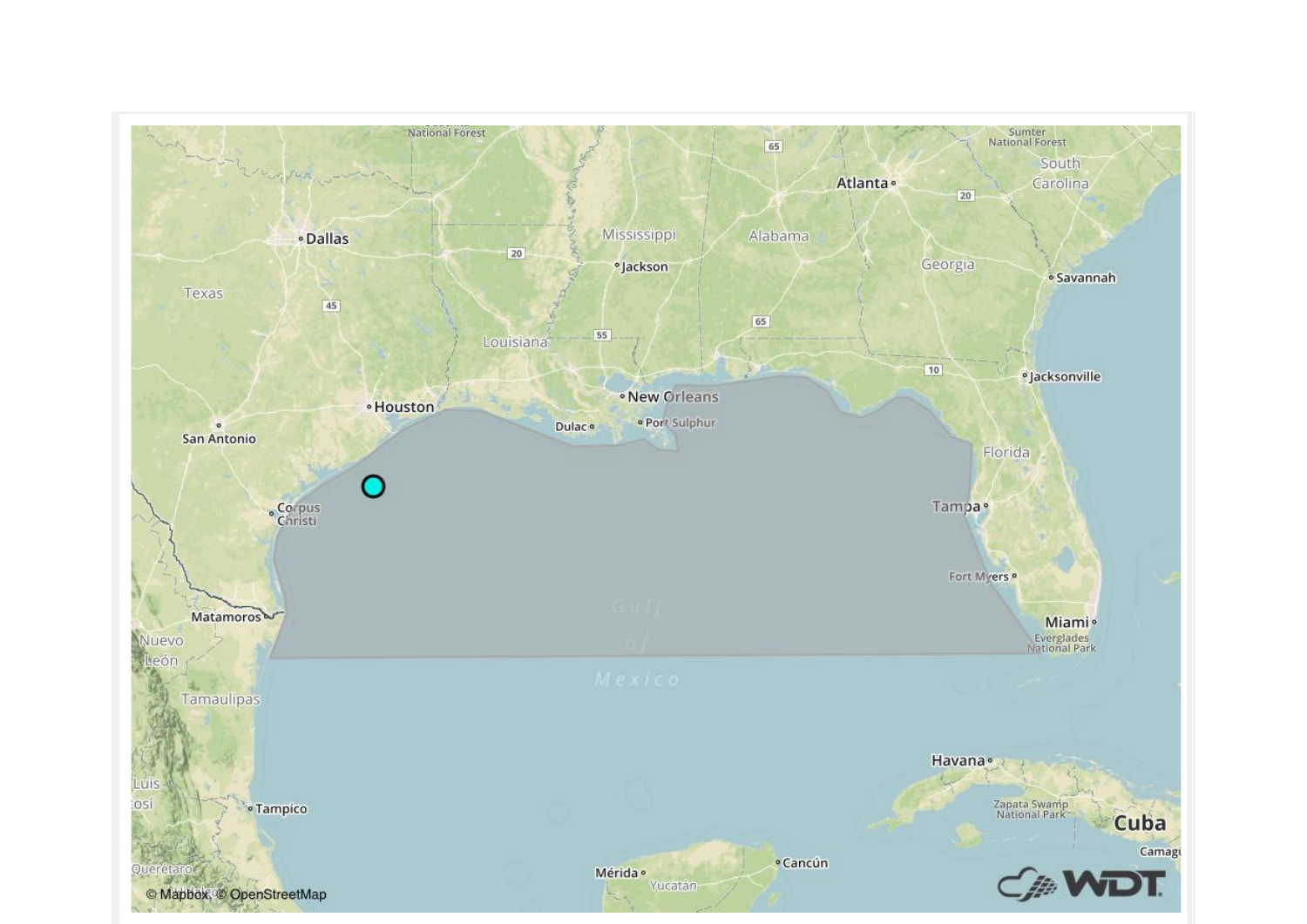forecaster@weatherops.com © Weather Decision Technologies, Inc.

Winds across the Gulf are forecast to be lessening today as the pressure gradient weakens across the region. High pressure will be sliding off to the east as low pressure across the Southern Plains moves towards the region. This low will cause a cold front to move into the basin overnight tonight into tomorrow morning, allowing winds to become northerly and begin to strengthen again. The extreme western Gulf near the coastline should see fresh to some strong winds, while the rest of the basin will experience moderate to fresh winds as this front pushes through. Winds will then remain around fresh, possibly stronger, through the end of the week and into the weekend. Wave heights should be mostly moderate over the course of the week and into the weekend. Another front is expected to pass across the basin into the end of the weekend, with a chance for showers and thunderstorms with this boundary.

ECMWF surface winds, sea-level pressure, and 6-hour precipitation valid 1200 UTC April 18: http://metgen-images.aws.wdtinc.com.s3.amazonaws.com/images/ehres/gom/2018041800/tp/2018041800\_f12\_gom\_tp.gif

ECMWF surface winds, sea-level pressure, and 6-hour precipitation valid 1200 UTC April 19: http://metgen-images.aws.wdtinc.com.s3.amazonaws.com/images/ehres/gom/2018041800/tp/2018041800\_f36\_gom\_tp.gif

ECMWF surface winds, sea-level pressure, and 6-hour precipitation valid 1200 UTC April 20: http://metgen-images.aws.wdtinc.com.s3.amazonaws.com/images/ehres/gom/2018041800/tp/2018041800\_f60\_gom\_tp.gif

# **A WDT Discussion has been issued for Port of Mobile Fairway Anchorage**



**Port of Mobile Fairway Anchorage WDT Discussion**

A WeatherOps Forecaster has issued a WDT Discussion for WGMA's Port of Mobile Fairway Anchorage at Wednesday, April 18, 2018 5:16 am CDT. Monitor in realtime on WeatherOps Map for WGMA.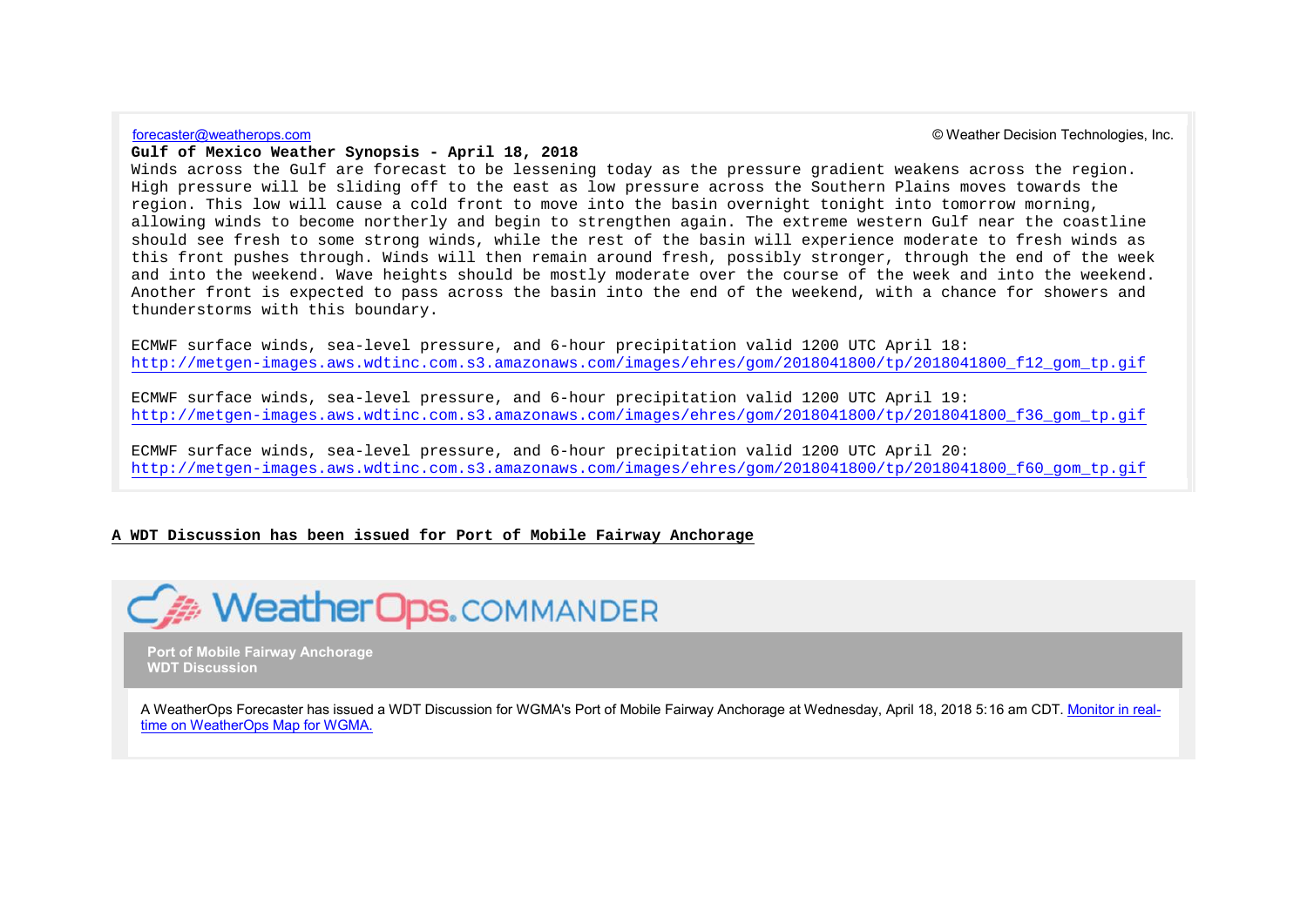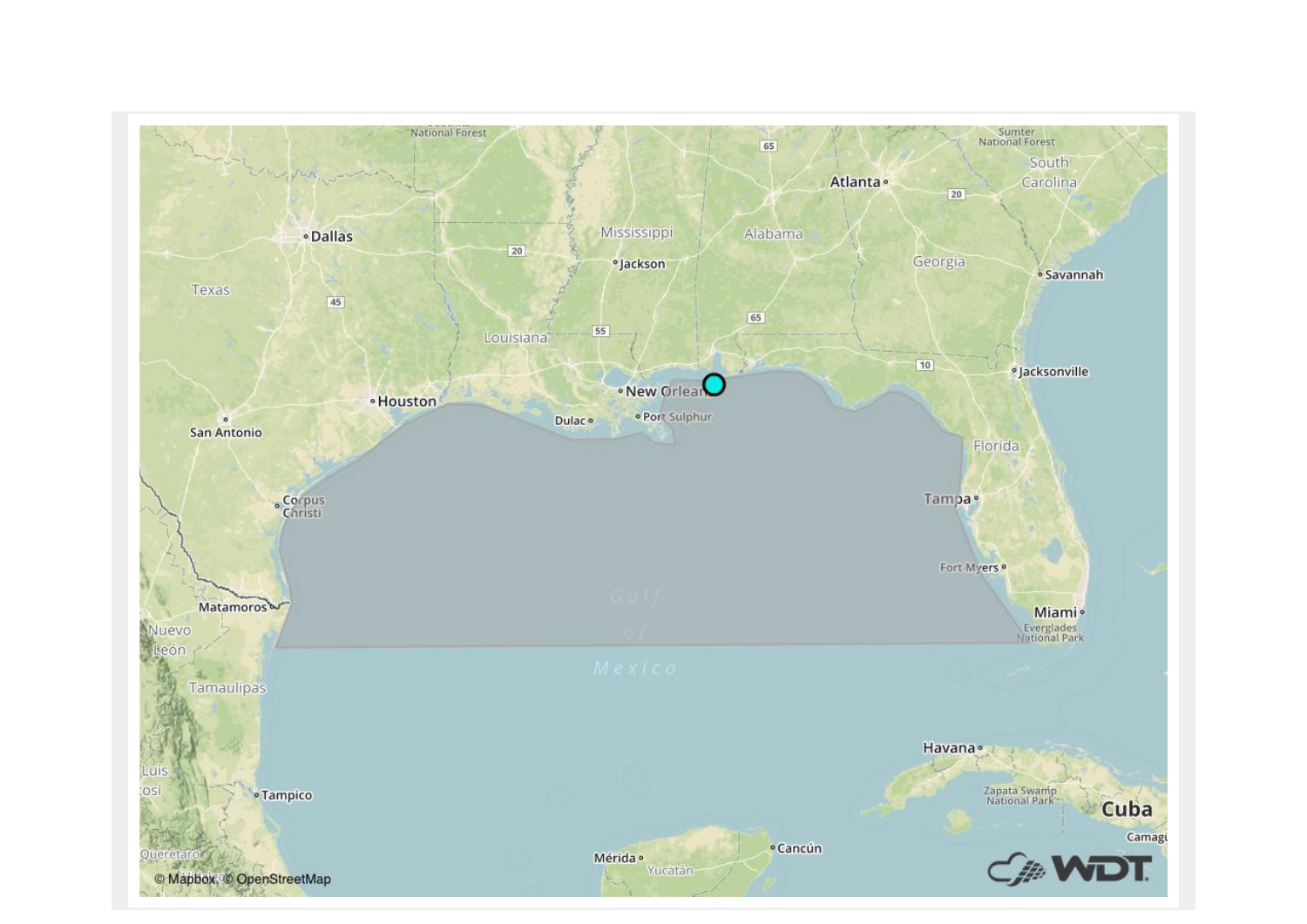### forecaster@weatherops.com © Weather Decision Technologies, Inc.

# **Gulf of Mexico Weather Synopsis - April 18, 2018**

Winds across the Gulf are forecast to be lessening today as the pressure gradient weakens across the region. High pressure will be sliding off to the east as low pressure across the Southern Plains moves towards the region. This low will cause a cold front to move into the basin overnight tonight into tomorrow morning, allowing winds to become northerly and begin to strengthen again. The extreme western Gulf near the coastline should see fresh to some strong winds, while the rest of the basin will experience moderate to fresh winds as this front pushes through. Winds will then remain around fresh, possibly stronger, through the end of the week and into the weekend. Wave heights should be mostly moderate over the course of the week and into the weekend. Another front is expected to pass across the basin into the end of the weekend, with a chance for showers and thunderstorms with this boundary.

ECMWF surface winds, sea-level pressure, and 6-hour precipitation valid 1200 UTC April 18: http://metgen-images.aws.wdtinc.com.s3.amazonaws.com/images/ehres/gom/2018041800/tp/2018041800\_f12\_gom\_tp.gif

ECMWF surface winds, sea-level pressure, and 6-hour precipitation valid 1200 UTC April 19: http://metgen-images.aws.wdtinc.com.s3.amazonaws.com/images/ehres/gom/2018041800/tp/2018041800\_f36\_gom\_tp.gif

ECMWF surface winds, sea-level pressure, and 6-hour precipitation valid 1200 UTC April 20: http://metgen-images.aws.wdtinc.com.s3.amazonaws.com/images/ehres/gom/2018041800/tp/2018041800\_f60\_gom\_tp.gif

# **A WDT Discussion has been issued for Port of Brownsville Fairway Anchorage**



**Port of Brownsville Fairway Anchorage WDT Discussion**

A WeatherOps Forecaster has issued a WDT Discussion for WGMA's Port of Brownsville Fairway Anchorage at Wednesday, April 18, 2018 5:16 am CDT. Monitor in real-time on WeatherOps Map for WGMA.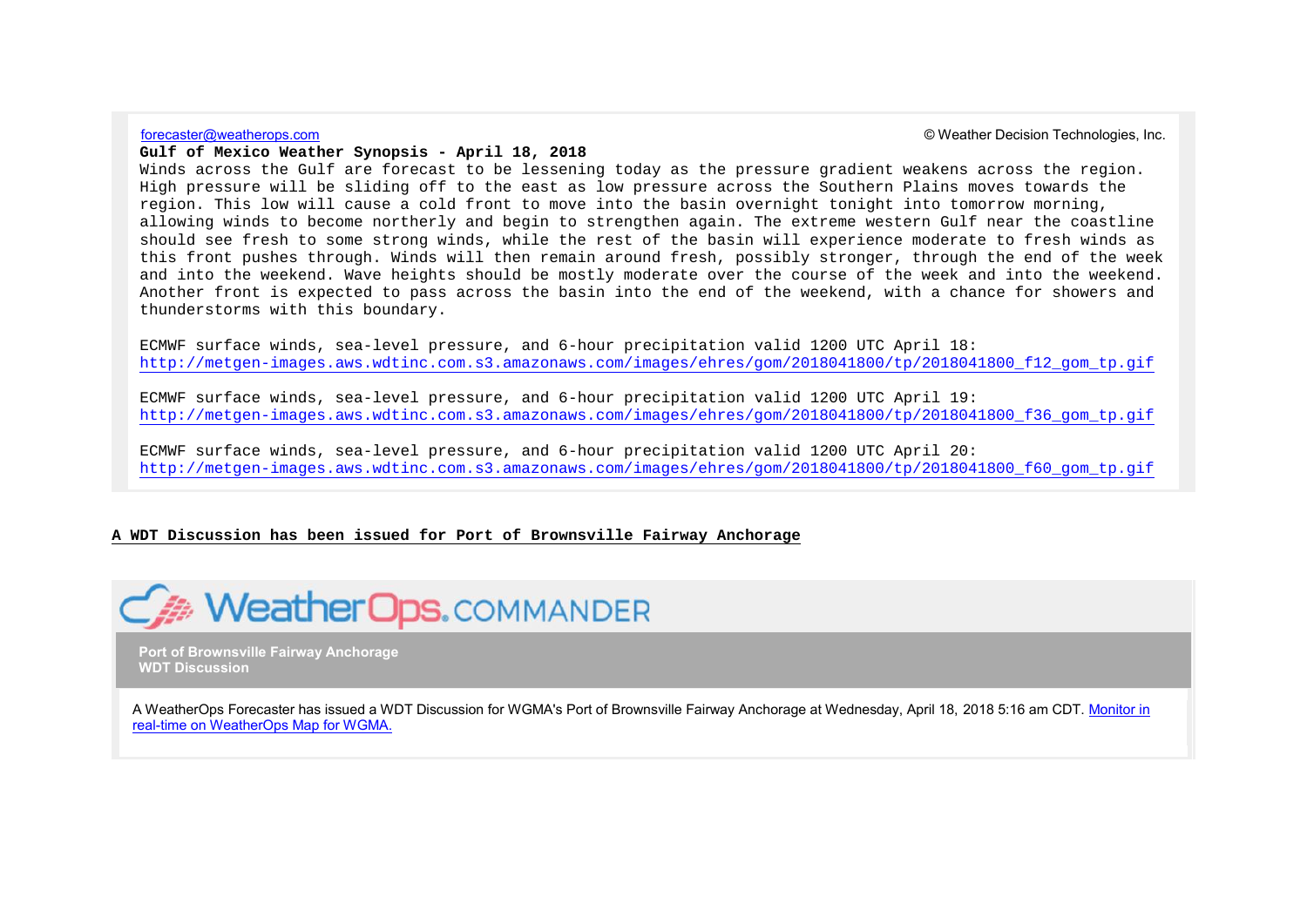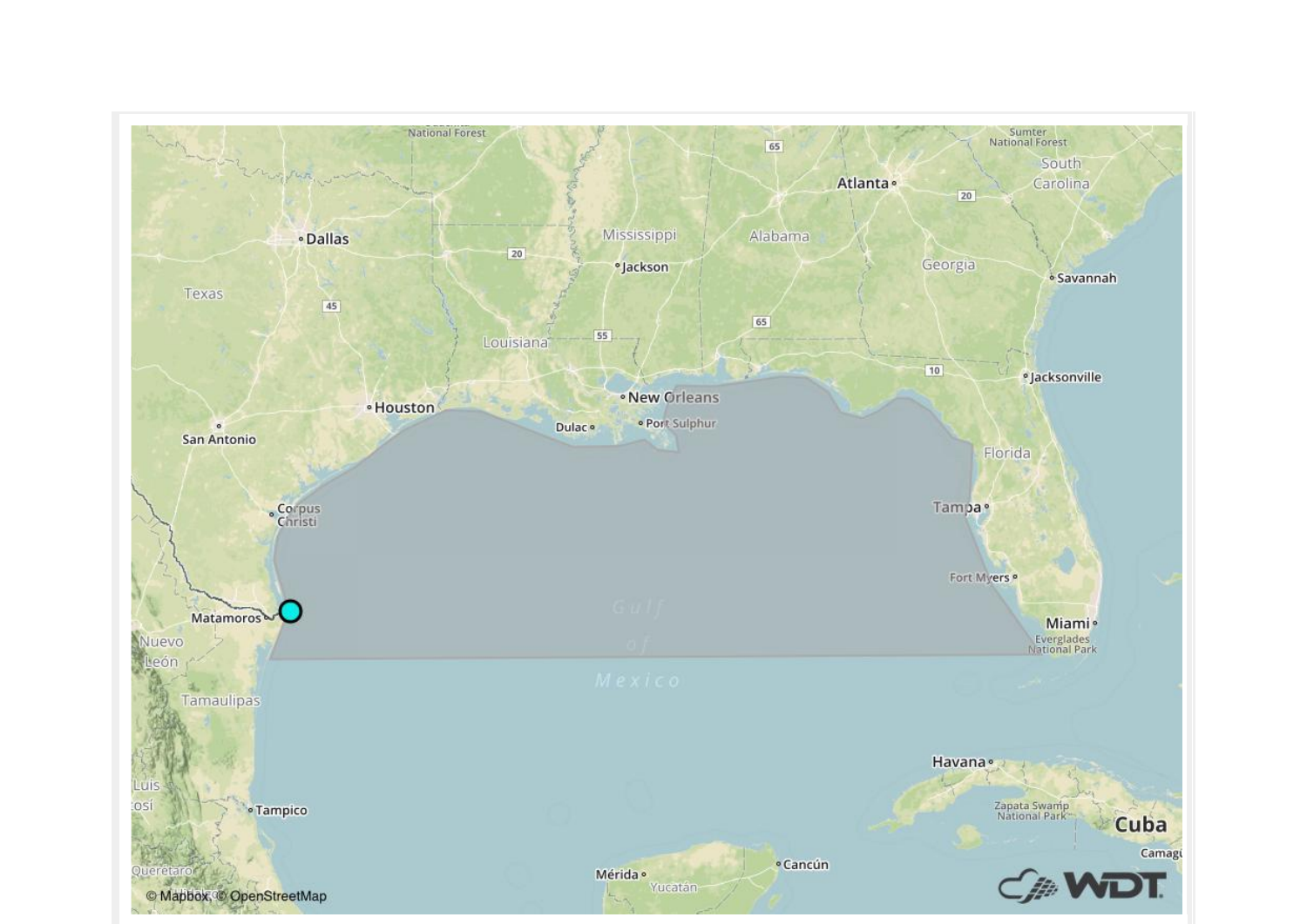forecaster@weatherops.com © Weather Decision Technologies, Inc.

Winds across the Gulf are forecast to be lessening today as the pressure gradient weakens across the region. High pressure will be sliding off to the east as low pressure across the Southern Plains moves towards the region. This low will cause a cold front to move into the basin overnight tonight into tomorrow morning, allowing winds to become northerly and begin to strengthen again. The extreme western Gulf near the coastline should see fresh to some strong winds, while the rest of the basin will experience moderate to fresh winds as this front pushes through. Winds will then remain around fresh, possibly stronger, through the end of the week and into the weekend. Wave heights should be mostly moderate over the course of the week and into the weekend. Another front is expected to pass across the basin into the end of the weekend, with a chance for showers and thunderstorms with this boundary.

ECMWF surface winds, sea-level pressure, and 6-hour precipitation valid 1200 UTC April 18: http://metgen-images.aws.wdtinc.com.s3.amazonaws.com/images/ehres/gom/2018041800/tp/2018041800\_f12\_gom\_tp.gif

ECMWF surface winds, sea-level pressure, and 6-hour precipitation valid 1200 UTC April 19: http://metgen-images.aws.wdtinc.com.s3.amazonaws.com/images/ehres/gom/2018041800/tp/2018041800\_f36\_gom\_tp.gif

ECMWF surface winds, sea-level pressure, and 6-hour precipitation valid 1200 UTC April 20: http://metgen-images.aws.wdtinc.com.s3.amazonaws.com/images/ehres/gom/2018041800/tp/2018041800\_f60\_gom\_tp.gif

# **A WDT Discussion has been issued for Corpus Christi Offshore Lightering Area**



**Corpus Christi Offshore Lightering Area WDT Discussion**

A WeatherOps Forecaster has issued a WDT Discussion for WGMA's Corpus Christi Offshore Lightering Area at Wednesday, April 18, 2018 5:16 am CDT. Monitor in real-time on WeatherOps Map for WGMA.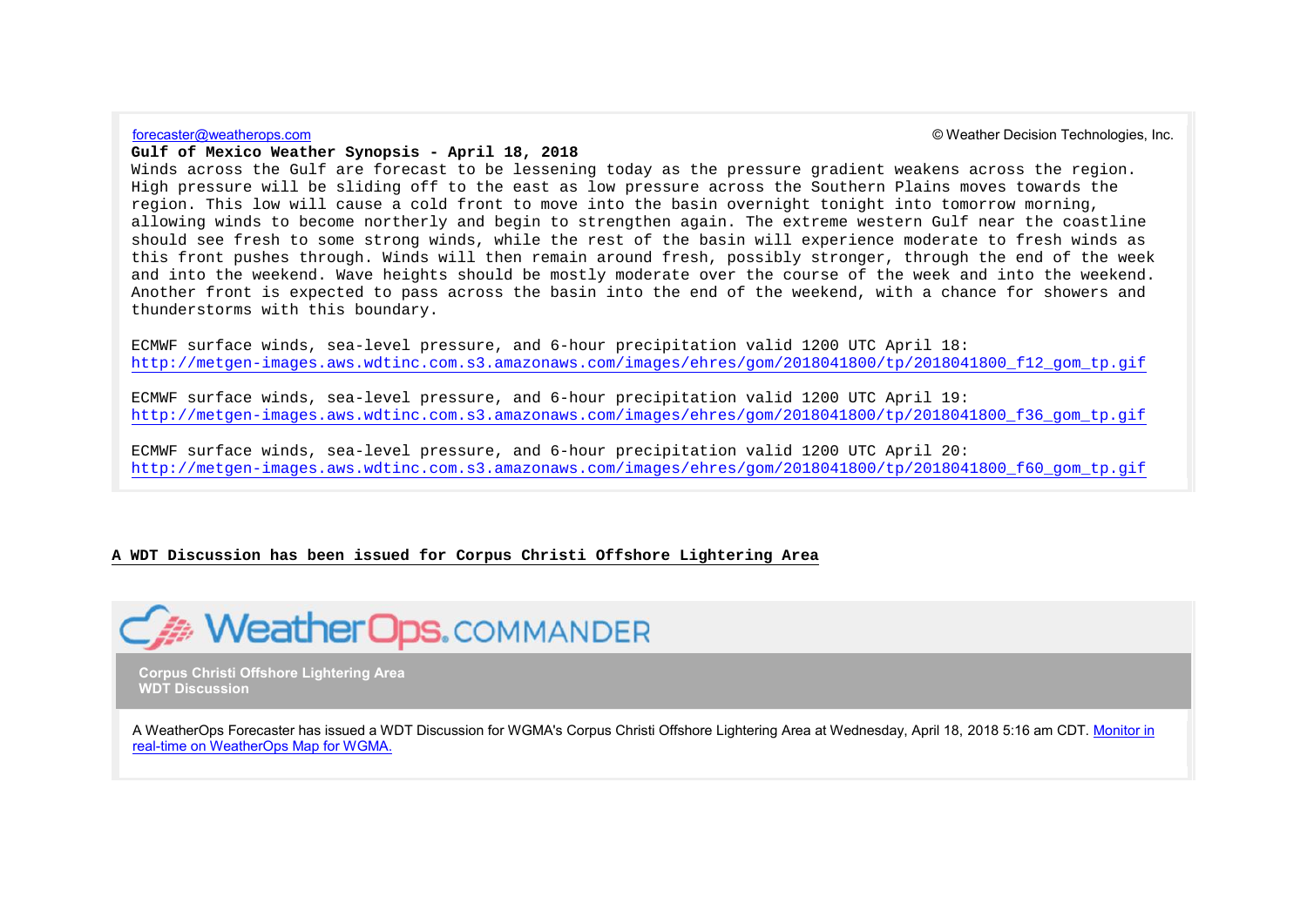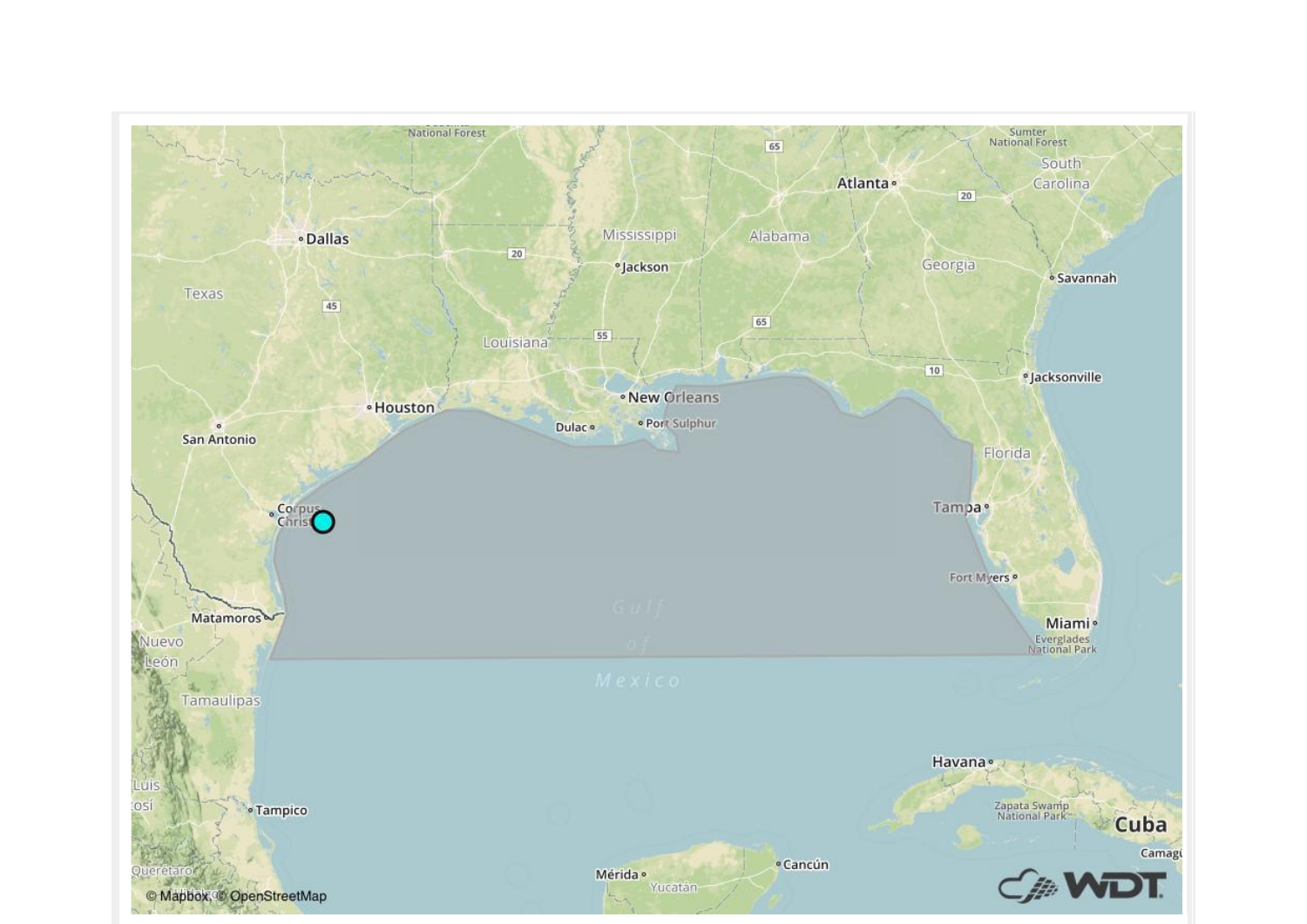forecaster@weatherops.com © Weather Decision Technologies, Inc.

Winds across the Gulf are forecast to be lessening today as the pressure gradient weakens across the region. High pressure will be sliding off to the east as low pressure across the Southern Plains moves towards the region. This low will cause a cold front to move into the basin overnight tonight into tomorrow morning, allowing winds to become northerly and begin to strengthen again. The extreme western Gulf near the coastline should see fresh to some strong winds, while the rest of the basin will experience moderate to fresh winds as this front pushes through. Winds will then remain around fresh, possibly stronger, through the end of the week and into the weekend. Wave heights should be mostly moderate over the course of the week and into the weekend. Another front is expected to pass across the basin into the end of the weekend, with a chance for showers and thunderstorms with this boundary.

ECMWF surface winds, sea-level pressure, and 6-hour precipitation valid 1200 UTC April 18: http://metgen-images.aws.wdtinc.com.s3.amazonaws.com/images/ehres/gom/2018041800/tp/2018041800\_f12\_gom\_tp.gif

ECMWF surface winds, sea-level pressure, and 6-hour precipitation valid 1200 UTC April 19: http://metgen-images.aws.wdtinc.com.s3.amazonaws.com/images/ehres/gom/2018041800/tp/2018041800\_f36\_gom\_tp.gif

ECMWF surface winds, sea-level pressure, and 6-hour precipitation valid 1200 UTC April 20: http://metgen-images.aws.wdtinc.com.s3.amazonaws.com/images/ehres/gom/2018041800/tp/2018041800\_f60\_gom\_tp.gif

# **A WDT Discussion has been issued for Port of Corpus Christi Fairway Anchorage**



**Port of Corpus Christi Fairway Anchorage WDT Discussion**

A WeatherOps Forecaster has issued a WDT Discussion for WGMA's Port of Corpus Christi Fairway Anchorage at Wednesday, April 18, 2018 5:16 am CDT. Monitor in real-time on WeatherOps Map for WGMA.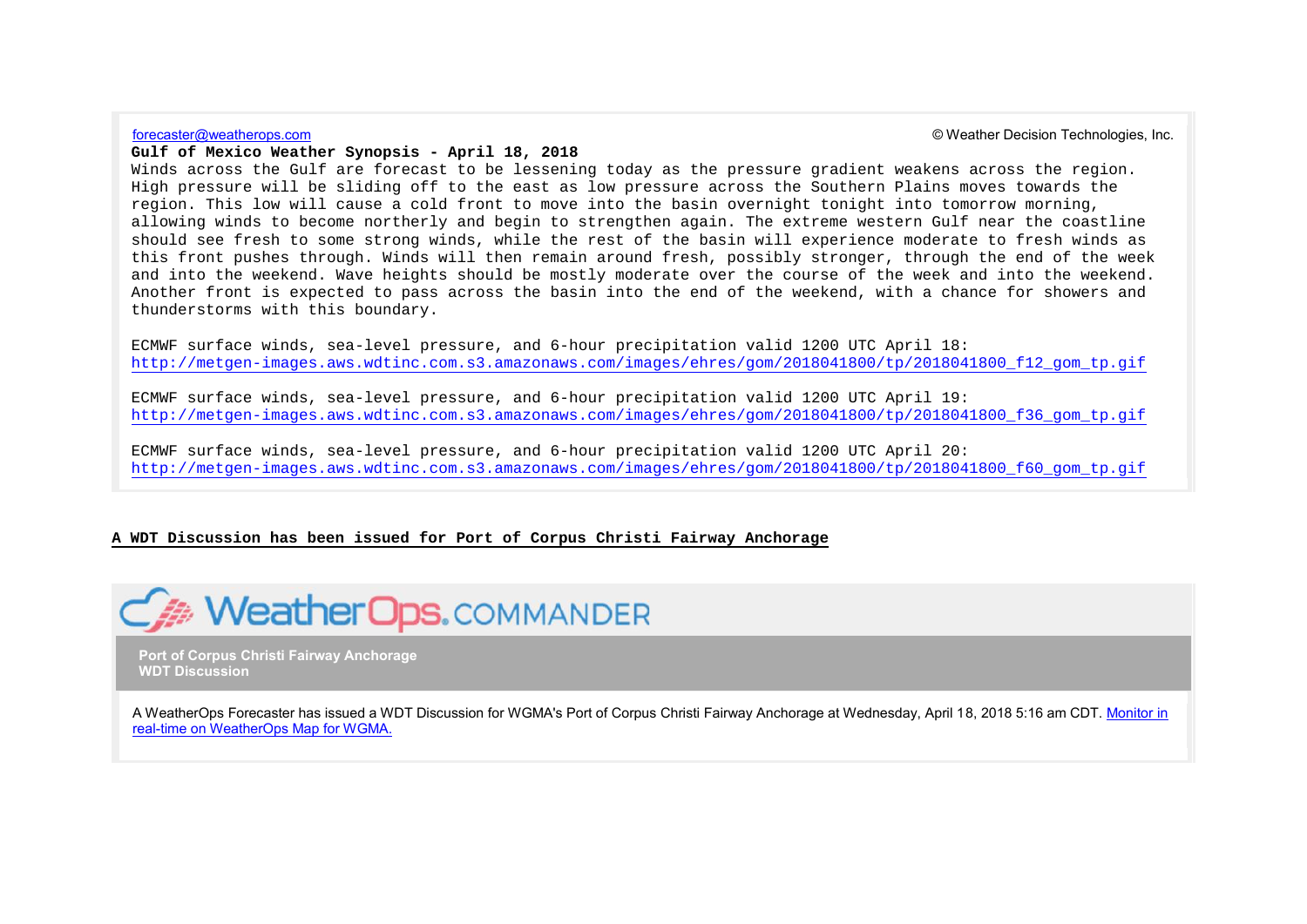